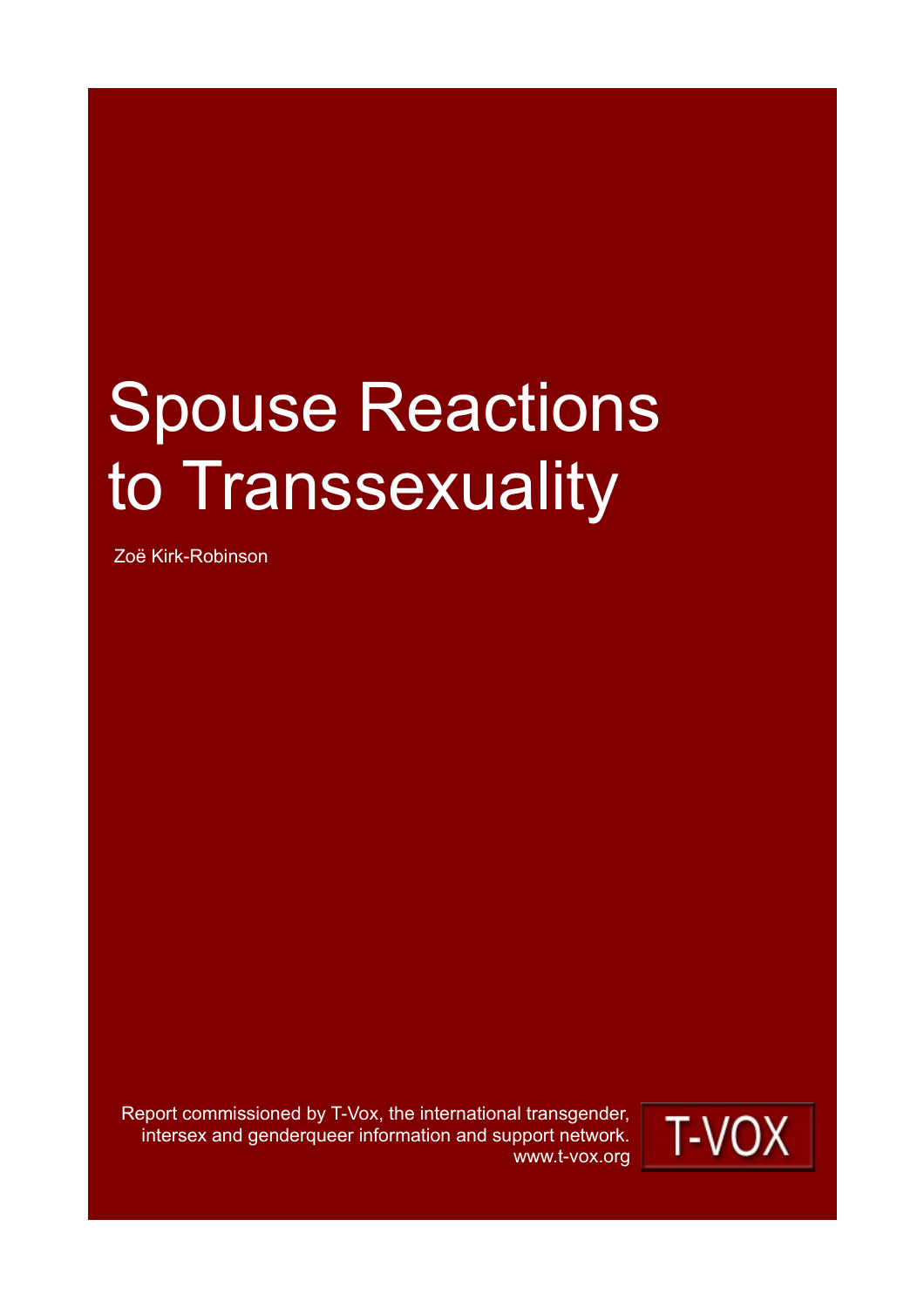### **Contents**

| Introduction                 | 3 |
|------------------------------|---|
| <b>The Current Situation</b> | 4 |
| The Spousal Veto             | 5 |
| The Survey                   | 6 |
| Conclusion                   | 8 |
| <b>Survey Data</b>           | g |

Survey commissioned for T-Vox.org by Zoë Kirk-Robinson and made open to all.

T-Vox is a not-for-profit organisation created to provide freely-accessible, politically-neutral information and support to transgendered, intersexed and genderqueer people around the world.

This report is made freely available under a Creative Commons Attribution-ShareAlike 3.0 Unported licence.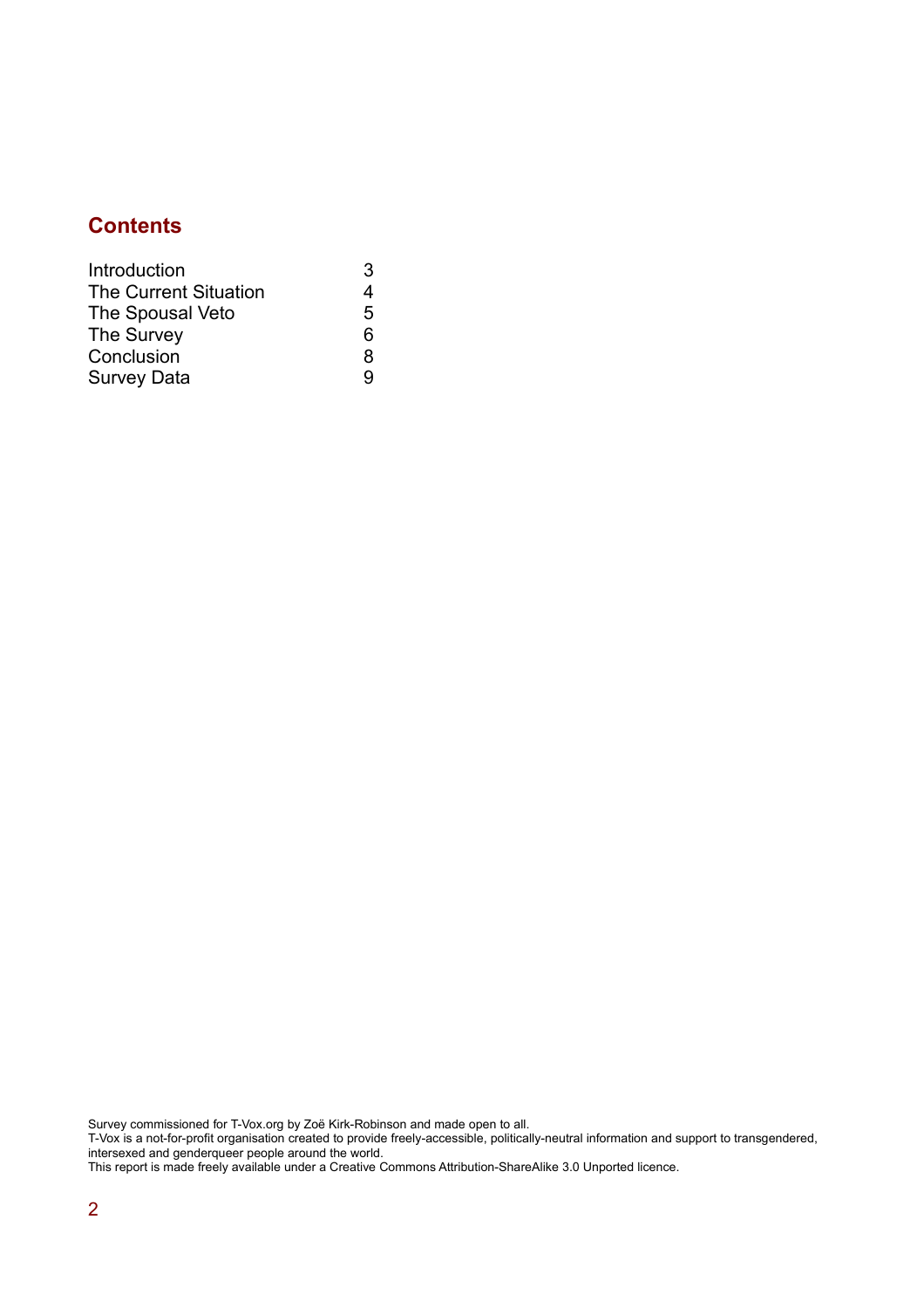#### **Introduction**

Coming out as transsexual to loved ones is a harrowing experience for many. It's often the case that the person coming out will not be entirely certain of how their loved ones will react to the news but, at the same time, there is an overwhelming need to inform them of the situation because living in secret has become unbearable.

Many people will have known there was something their partner was hiding from them for a long time. They probably did not know it was transsexuality however; which can lead to a great deal of problems.

The purpose of this report is to gain some insight into how the partners and spouses of transsexual people have reacted to the news that their partner is transsexual. This is necessary because although the British government is currently intent on allowing spouses to effectively block applications for gender recognition while they are still married to their transsexual partner, there is no independent data to support or refute the need for this "spousal veto".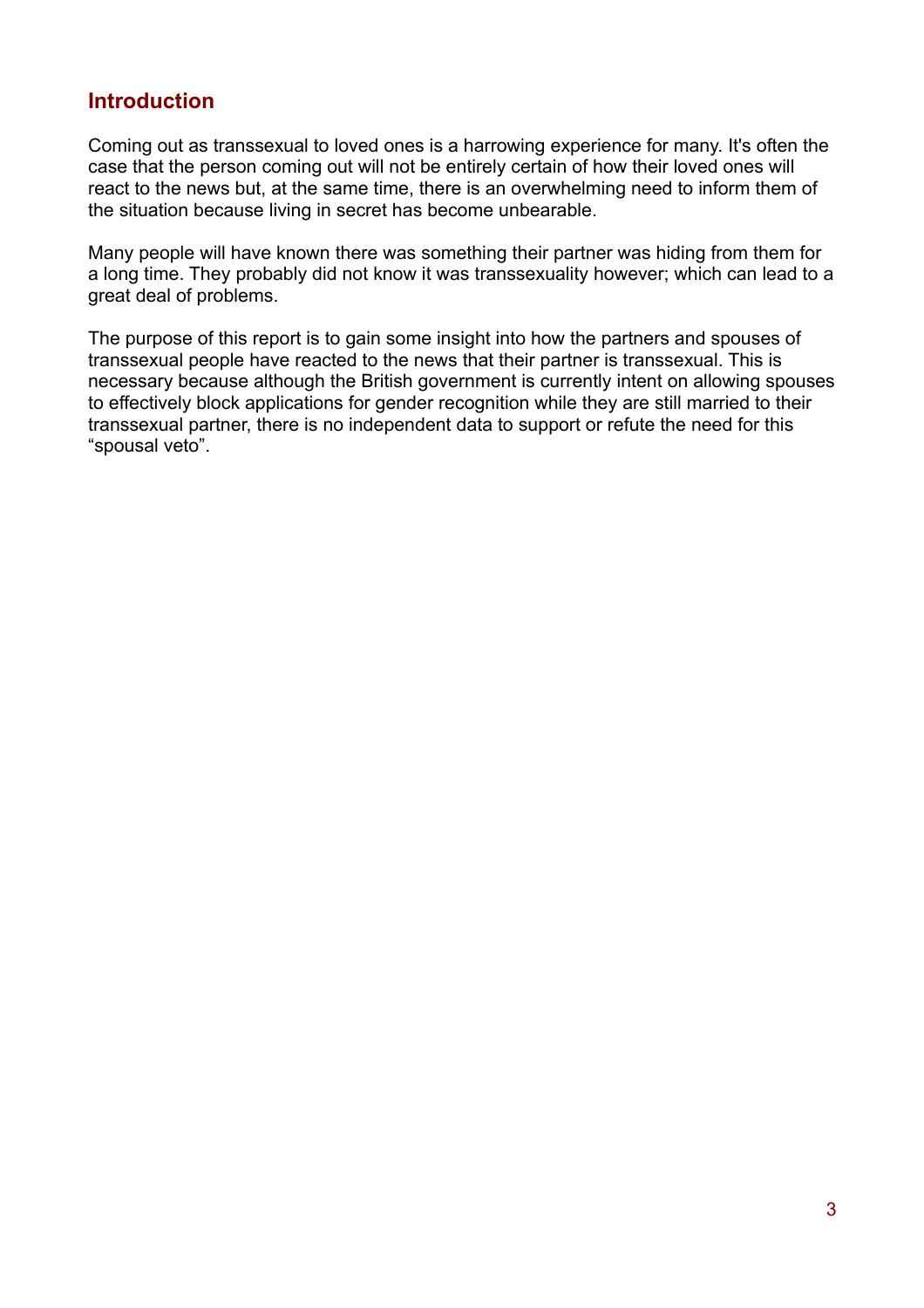#### **The Current Situation**

Under current legislation, a transsexual person wishing to transition (the process of moving from living as one gender to living as another) is not required to inform anyone of their intention to do so (although informing employers prior to turning up in a new gender is recommended).

In order to obtain a Gender Recognition Certificate (which allows birth certificates to be reissued in the transsexual person's acquired sex), a person must be at least 18 years old and have a letter from a psychiatrist confirming a diagnosis of "gender dysphoria". They must have lived as their acquired gender for at least two years and must present a statutory declaration to the Gender Recognition Panel stating their intent to live in their acquired gender for the rest of their life.

Receiving a psychiatric diagnosis can be a long and drawn-out process. Most transsexual people will see a psychiatrist on a regular basis both before and for the duration of their Real Life Test (RLT). The RLT is a 1-2 year period of living in the acquired gender full-time. Some psychiatrists will demand that some or all of the RLT be completed before they will prescribe their transsexual patients hormones, while others prefer to begin hormone therapy before the RLT begins.

A pre-RLT hormone regime makes the RLT easier (both physically and mentally) because of the obvious benefits of the physical changes hormones induce. Although there is no recognised benefit to the RLT, it is a requirement that anyone wishing to undergo gender reassignment surgery must complete it.

There is no requirement for the transsexual person to have taken hormones or undergone gender reassignment surgery in order to receive a Gender Recognition Certificate (GRC).

If the transsexual person is married, they are required by law to divorce before they can be issued a full GRC. If they have not yet divorced, they may be issued an "interim GRC" and can re-apply for a full GRC on presenting the Gender Recognition Panel with a copy of their decree nisi.

An interim GRC does not entitle a transsexual person to a new birth certificate showing their acquired sex. Only a full GRC provides this entitlement.

The requirement for divorce is a result of the Gender Recognition Act 2004 coming into effect almost a decade before equal marriage rights for gay people. Under the Marriage (Same Sex Couples) Bill, there is no requirement for a transsexual person to divorce before receiving a full GRC.

Instead, their spouse must agree to the conversion of their heterosexual marriage into a homosexual marriage. This is what's known as the "spousal veto" since without the agreement of the spouse, the transsexual person is only entitled to an interim GRC. A holder of an interim GRC must then divorce before a full GRC can be issued, just as before.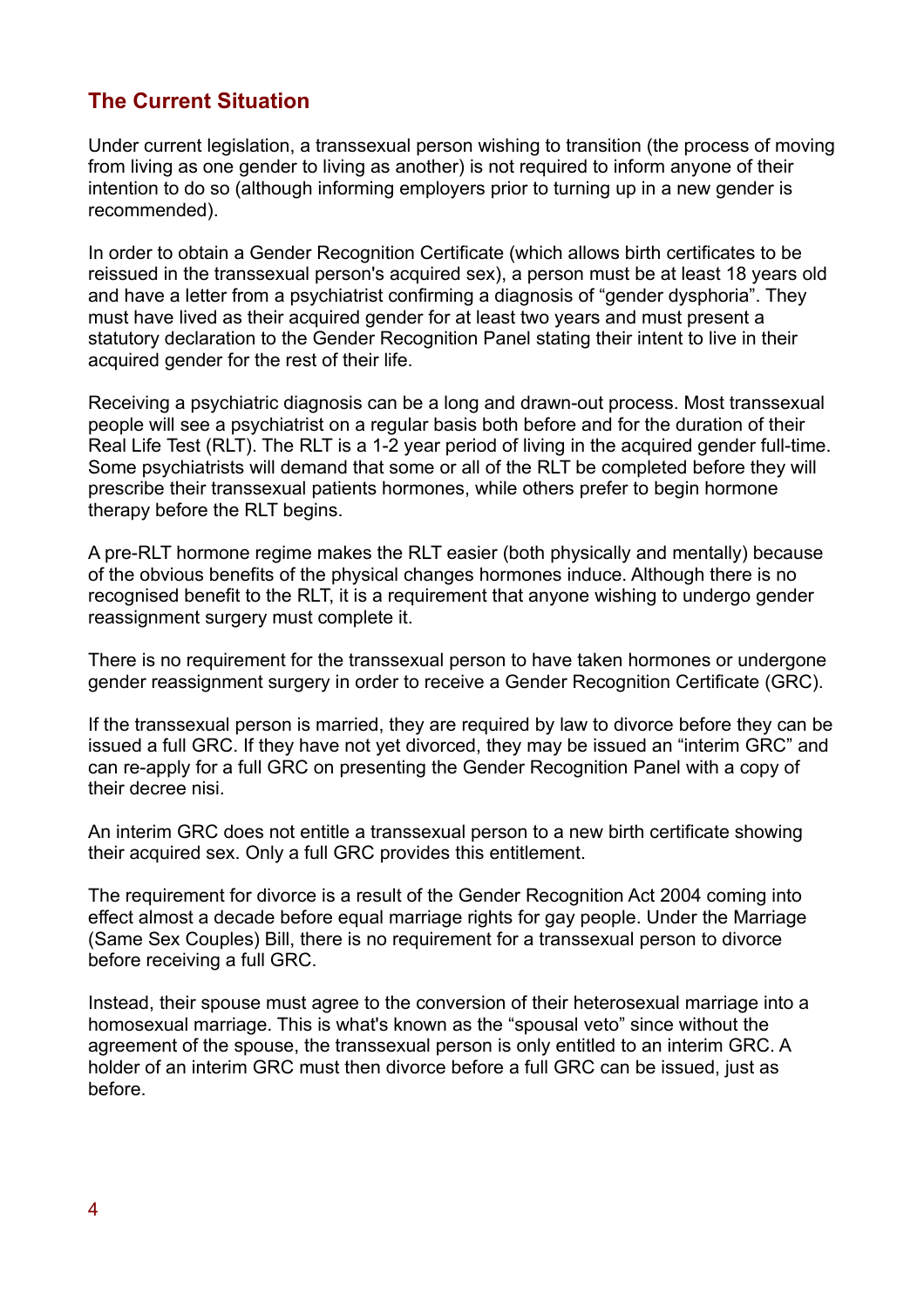### **The Spousal Veto**

The spousal veto is a measure contained in the Marriage (Same Sex Couples) Bill to allow heterosexual people to prevent their heterosexual marriage becoming a gay marriage. The veto allows the spouse of a transsexual person who is applying for a Gender Recognition Certificate (GRC) to prevent a full GRC (and thus a new birth certificate) being issued to their spouse for the duration of the marriage.

According to reports from GIRES, and confirmed by Liberal Democrat councillor Sarah Brown, the spousal veto came about as a result of roleplaying sessions conducted by members of the civil service. As Paula Dooley, a trustee of GIRES, stated in a letter to MPs:

"...this requirement has been introduced by civil servants/junior ministers 'role playing' and working out how they would feel if they were in a similar position. This beggars belief. How on earth could anybody role play what it is like to be inside a family unit when one party changes gender role! It seems to be a completely inappropriate way to determine government policy."

Role-playing a situation without taking all the facts into account is never a productive method of determining the best policy. A far better situation would have been reached by discussing the problem, if indeed there is a problem, with people actually facing the situation under consideration. Gathering facts and discussing solutions with representatives of the affected group would have prevented this veto ever being added to the Bill; because the civil service would have seen it was unnecessary.

During the third reading of the Marriage (Same Sex Couples) Bill ("the Bill") in the House of Commons, Helen Grant, MP, Under-secretary for Women and Equalities, told the House that it would not be possible to support an amendment that removed the veto. However, we must respectfully submit that this is simply not the case.

There are no legal grounds for providing one person a veto over the exercise of another person's rights; even if those two people are married. Furthermore, an application for a GRC requires the applicant to have lived in their acquired gender for at least two years.

If a spouse has a problem with their partner's transition, two years is more than enough time for them to have made this clear and even to have gone through divorce proceedings if that is necessary. The Bill even provides for a marriage to be annulled on the basis that one of the spouses is transsexual and the other did not know this at the time of marriage, so it is not as if anyone can legitimately claim to have been "trapped" or "conned" into a gay marriage.

Furthermore, the Bill is designed to further equal rights for homosexuals by providing an equal footing for marriage. If gay marriages and straight marriages are supposed to be equal now, what exactly is this veto protecting the cisgendered ("non-transgendered") spouse from? Why do straight people need an opt-out that prevents them entering a gay marriage they did not sign up for?

There is no evidence to support the need for a spousal veto. There is, however, now evidence that the spousal veto is likely to be misused by those who do not want their transsexual spouse to transition.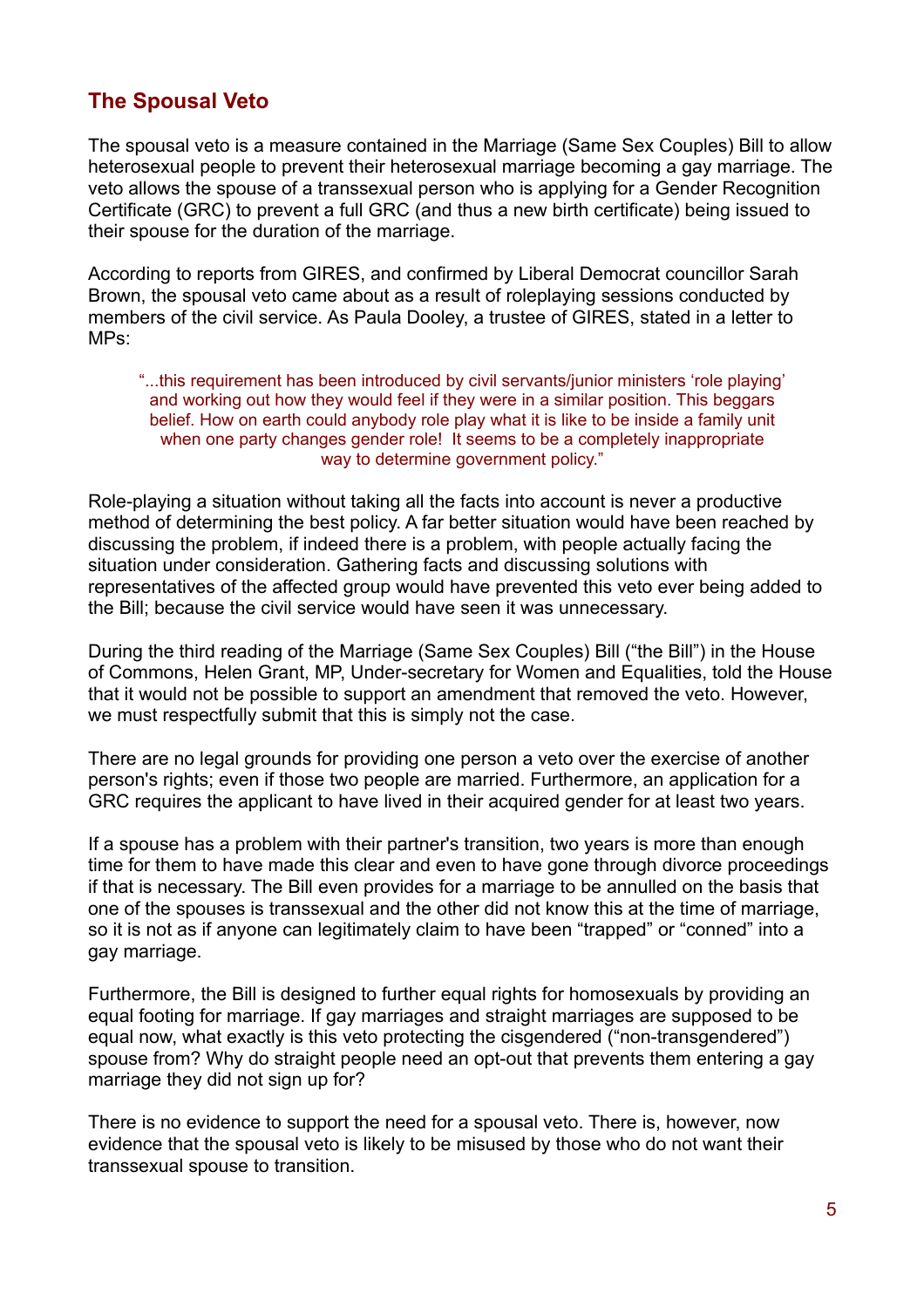### **The Survey**

The Trans Spousal Reaction Survey was conducted online to gauge the various responses of the partners and spouses of transgendered people. It has provided shocking evidence of the extent to which transgendered people in relationships problems from their own loved ones.

95.24% of respondents to the survey were transgendered, with 2.38% unsure of their gender identity and 2.38% cisgendered respondents. 92.31% of the transgendered respondents who have a spouse or partner have informed them of their transgenderism.



Of those who have informed their partners, only 41.46% had spouses who were accepting of the situation from the time of being informed. Of those who were not initially accepting of the situation, 7.32% slowly became accepting. The end result being that, given time, 48.78% of transsexuals who come out to their partner or

spouse can expect a positive reaction in the long term.

21.95% of respondents' relationships ended after they came out. 7.32% stated their relationship ended when they came out, while 14.63% stated their relationship ended after they came out.

For transgendered people in relationships, the picture is not a pretty one. Less than one person in two will find their partner is accepting of their transsexuality, while one in five will find their partner leaves after they come out.

"I told my ex-wife (civil partnership) that I was trans on our first date - she said that she was fine. Over time she became less and less 'fine' with with, and it was one of the factors that led to the dissolution of our civil partnership."

- Survey respondent

"We currently live together but not for much longer. I am under daily threat of being kicked out & losing my children."

28.57% of transgendered respondents have children with their current partner or spouse. However, only 46% of those with children are able to see them. 7.69% of transsexual people with children are flat out refused access to their children. 15.38% of transsexual people with children are refused visitation despite the courts granting them visitation rights.

- Survey respondent

Withholding access to children is a common tactic of vindictive people wanting to hurt their former partners. This is the group that is most likely to attempt to use a spousal veto as a weapon against their transsexual partner, and the percentage of people affected is disturbingly high.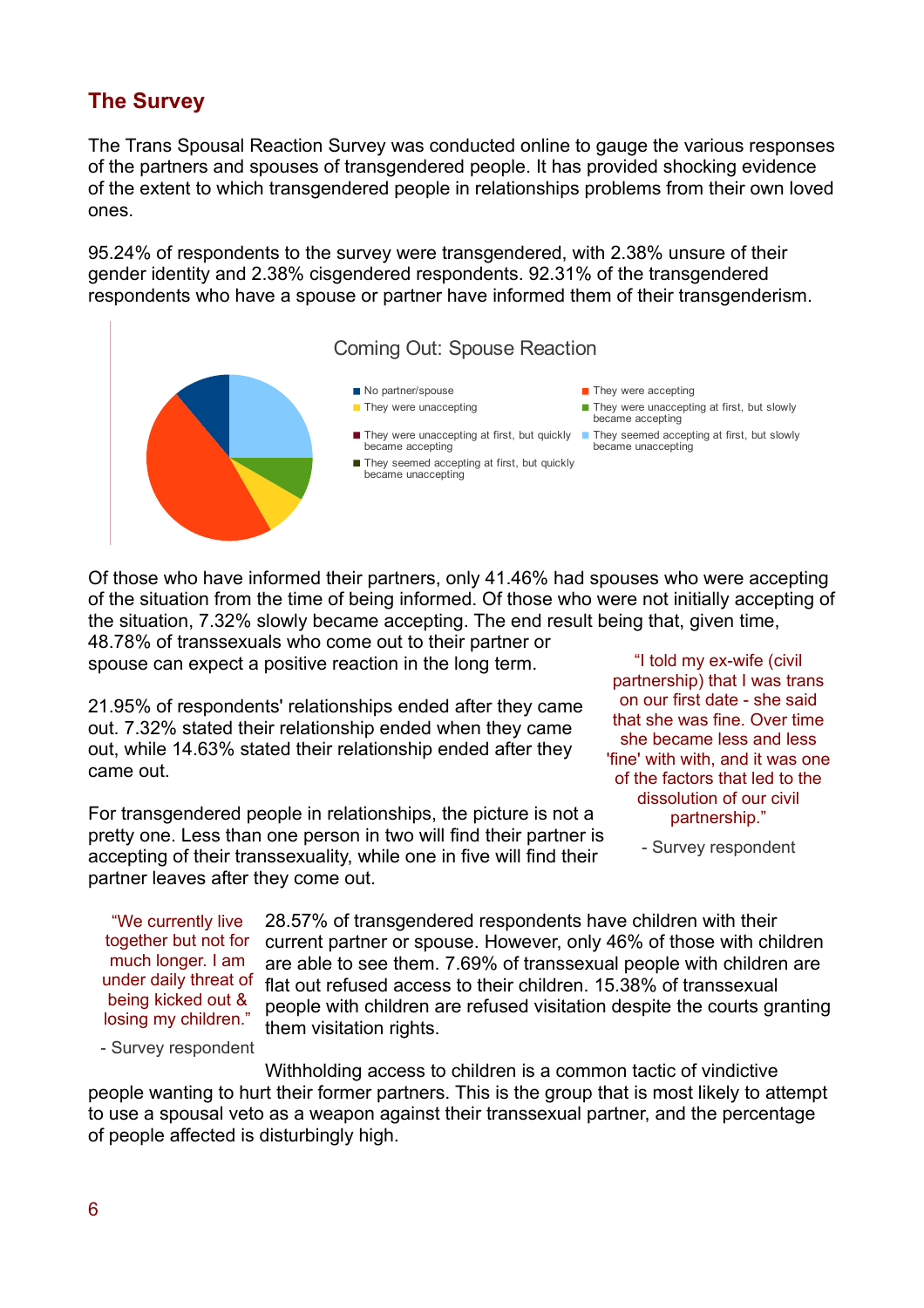Divorce is not always a straightforward process for transsexual people, so the only method of circumventing the veto is likely to be hard. 28.57% of transsexual respondents stated that their spouse has made getting a divorce difficult. More than one in four people who will be affected by the spousal veto are being left open to abuse of the veto because their spouse is making the only option for getting away from it difficult. This is an unacceptably high number of people.

"In deference to my spouse's needs, I delayed my transition by 20 years. ultimately that was a poor choice that made a bad situation much worse."

The most damning statistic of all is the revelation that 43.75% of partners and spouses have actively attempted to prevent their transsexual partner from transitioning. This number is almost equal to the percentage of partners and spouses who are accepting of their partner's transsexuality.

Those who try to prevent transsexual people from transitioning cause lasting emotional damage because of the inherent strain caused by transsexuality, as one survey respondent's comment demonstrate all too well. - Survey respondent

"Emotional abuse has left me feeling extremely insecure and is making it

much harder for me to assert my identity. Threatening to remove our children from me even though I've done nothing to harm them is extremely distressing, particularly since I know these threats will become more intense as I start to medically transition.

"Threatening to kick me out of the house, even though I've paid every instalment of our mortgage for 15 years, has destroyed my sense of security and is extremely distressing to someone with my disability (autism).

"Financial abuse has rendered me unable to afford a solicitor or separate accommodation, leaving me feeling trapped in an abusive 'home' with no safe refuge. Also, I tried to start my transition last year through a private clinic, but he made it impossible for me to do so, leading to a 7-month delay in my treatment. He has done all of this in front of my kids, turning them against me too.

"All of this has left me feeling extremely suicidal, mainly due to the thought of losing my family. I dread to think how much worse the abuse will get over the next few months when I start HRT.

"I am fearful for the future and I don't even know whether I'll have a home or access to my children in a couple of months' time, but I absolutely must transition immediately because I can no longer tolerate pretending to be female."

The risk of people who actively attempt to prevent transition using a veto that is so open to abuse is too great. The veto will only serve to assist those who try to prevent transition in achieving their goals, and it provides no visible benefit.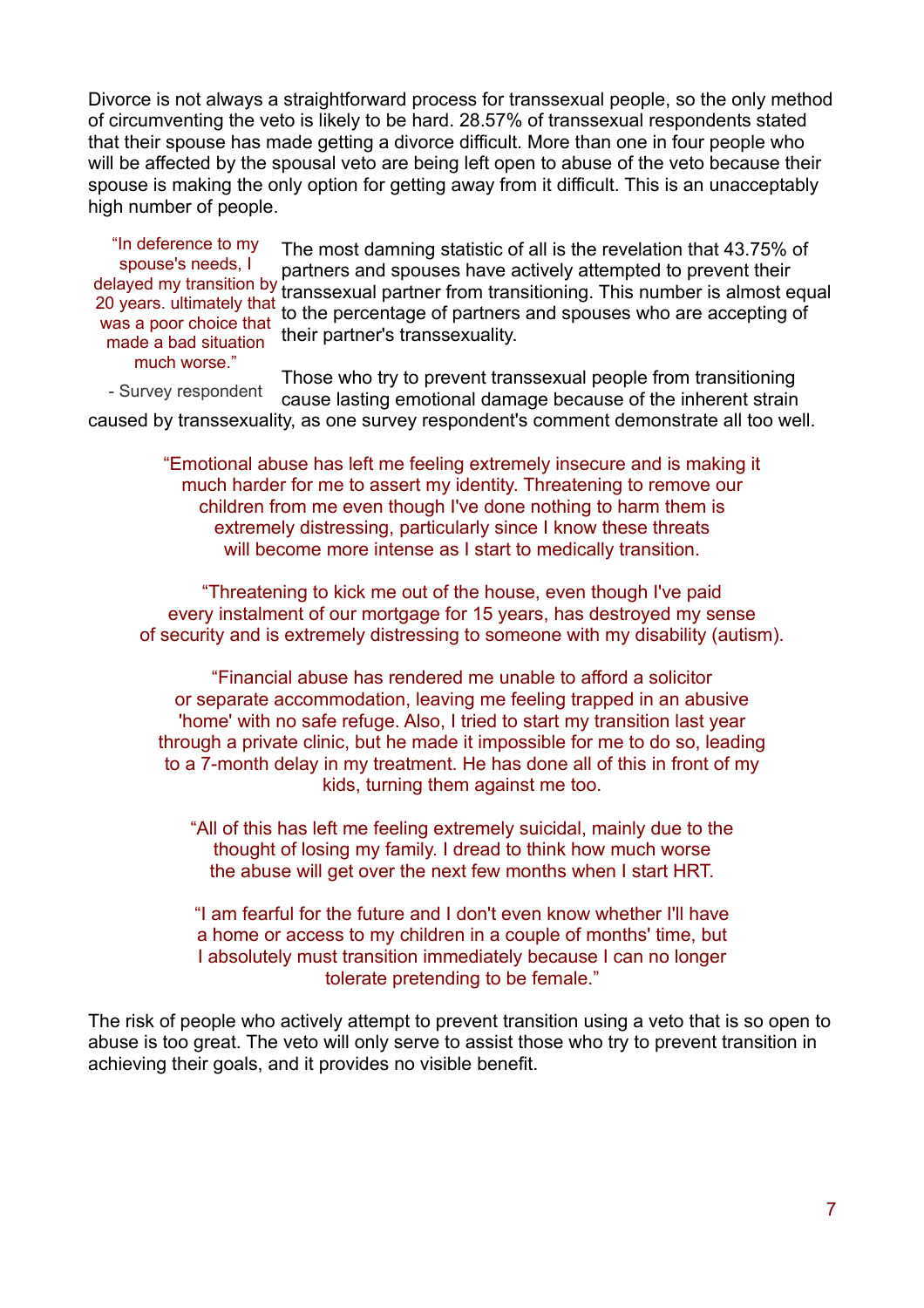#### **Conclusion**

More than half of transgendered people in relationships have a partner who is not accepting of transsexuality. 43.75% of people will actively try to stop their transsexual partner transitioning, and 23% will go so far as to deny their transsexual partner access to their own children.

The spousal veto is based on roleplaying by civil servants who do not have transsexual partners, not on evidence provided by couples where one partner is transsexual and the other is not.

The veto provides no benefit to couples in a mixed transgendered-cisgendered relationship and only serves to add another weapon to the arsenal of vindictive spouses who seek to prevent their partners transitioning. With divorce as the only way of getting around the veto and more than one in four partners making divorce difficult, it is clear the veto is an unassailable obstacle that will keep transsexual people from enjoying the same rights as everyone else.

The evidence does not support a need for the veto. It supports the amendments to remove it. There is no legal basis to support the veto, but plenty to support its removal. The veto is bad law; a massive blow against equality; and an affront to the principles of good governance.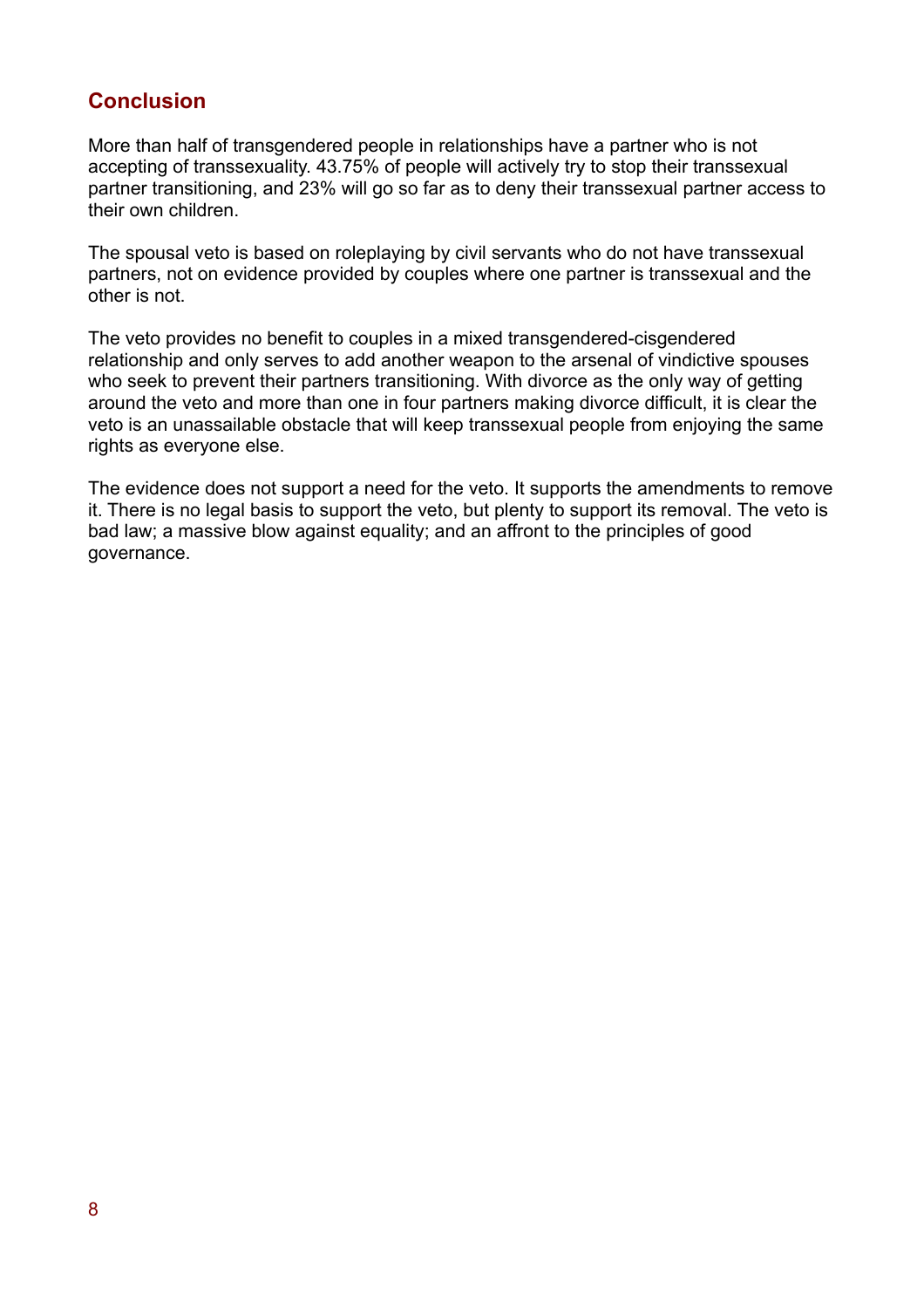## **Survey Data**

Question 1 – Are you a transgendered person?

| Yes       | 40 | 95.24%    |
|-----------|----|-----------|
| <b>No</b> |    | $ 2.38\%$ |
| Unsure    |    | $ 2.38\%$ |

Question 2 – If you have a partner or spouse, have you informed them that you are transgendered?

| Yes       | 36 | 92.31%<br>ъ. |
|-----------|----|--------------|
| <b>No</b> |    | 7.69%        |

Question 3 – If you informed your partner or spouse, how did they react?

| No partner/spouse                                   | 4  | 9.76%  |
|-----------------------------------------------------|----|--------|
| They were accepting                                 | 17 | 41.46% |
| They were not accepting                             | 3  | 7.32%  |
| Not accepting at first, slowly<br>became accepting  | 3  | 7.32%  |
| Not accepting at first, quickly<br>became accepting | 0  | $0\%$  |
| Accepting at first, slowly<br>became not accepting  | 9  | 21.95% |
| Accepting at first, quickly<br>became not accepting | 0  | $0\%$  |
| We split up before I told<br>them                   | 1  | 2.44%  |
| We split up when I told them                        | 3  | 7.32%  |
| We split up after I told them                       | 6  | 14.63% |

Question 4 – Do you have children with your partner or spouse?

| Yes | $\sim$<br>טו | 71%<br>31<br>ັ<br>. |
|-----|--------------|---------------------|
| ∣No | ററ<br>∠o     | 68.29%              |

Question 5 – If you have children, does your partner or spouse allow you to visit them?

| Yes                         | 46.15% |
|-----------------------------|--------|
| <b>No</b>                   | ⊺7.69% |
| No, despite visiting rights | 15.38% |

#### Question 6 – If you are separated or planning separation, has your partner or spouse made getting a divorce difficult?

| Yes |  | 28.57% |
|-----|--|--------|
|-----|--|--------|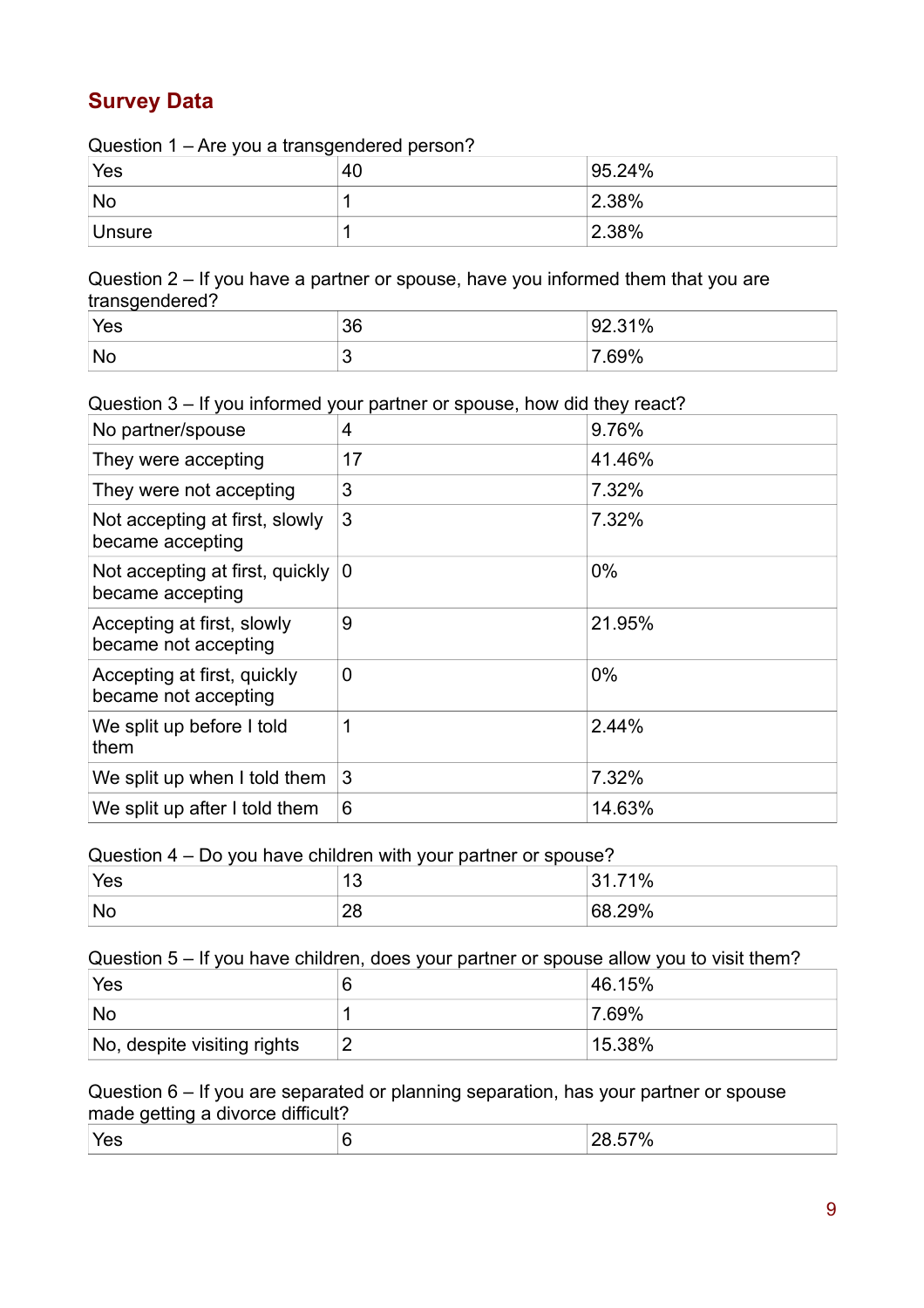| <b>No</b><br>70<br>È<br>$\sim$ |
|--------------------------------|
|--------------------------------|

| Question 7 – If you have a partner or spouse, have they tried to prevent you transitioning? |        |
|---------------------------------------------------------------------------------------------|--------|
| Yes                                                                                         | 43.75% |

|  | 'Nc | . .<br>-<br>-<br>È<br>_ | $-\circ$<br>$-$<br>∽.<br>7 U<br>$\sim$ |
|--|-----|-------------------------|----------------------------------------|
|--|-----|-------------------------|----------------------------------------|

Question 8 - If you have had problems with transition due to your spouse's actions, how have they made transition difficult?

| In deference to my spouse's needs, I<br>delayed my transition by 20 years.<br>ultimately that was a poor choice that made<br>a bad situation much worse.                                                                                                                                                                                                                                                                                               | Fully supportive; we will stay together and<br>look forward to extending out marriage<br>when the bill becomes law.                                                                                                                                                                                                                                                                                                                                                                                                                                                                                                                                                                                                                                                                                                                                                                                                                                                                                                                                                                                                                                                                                                                                                                                                                                                                                                                                                                                           |
|--------------------------------------------------------------------------------------------------------------------------------------------------------------------------------------------------------------------------------------------------------------------------------------------------------------------------------------------------------------------------------------------------------------------------------------------------------|---------------------------------------------------------------------------------------------------------------------------------------------------------------------------------------------------------------------------------------------------------------------------------------------------------------------------------------------------------------------------------------------------------------------------------------------------------------------------------------------------------------------------------------------------------------------------------------------------------------------------------------------------------------------------------------------------------------------------------------------------------------------------------------------------------------------------------------------------------------------------------------------------------------------------------------------------------------------------------------------------------------------------------------------------------------------------------------------------------------------------------------------------------------------------------------------------------------------------------------------------------------------------------------------------------------------------------------------------------------------------------------------------------------------------------------------------------------------------------------------------------------|
| This comment is not a direct answer, but my<br>wife of 13 years has been my rock, she has<br>and will forever stand by me; she is have as<br>much pressure as I do yet no surveys or<br>help is ever directed at the ones who stay or<br>or allies. This hurts her as well as myself<br>being a transsexual woman. I e had a pretty<br>good and generally easy transition over the<br>past 3 years but not once has anyone<br>asked her how she fells. | Emotional abuse has left me feeling<br>extremely insecure and is making it much<br>harder for me to assert my identity.<br>Threatening to remove our children from me<br>even though I've done nothing to harm them<br>is extremely distressing, particularly since I<br>know these threats will become more<br>intense as I start to medically transition.<br>Threatening to kick me out of the house,<br>even though I've paid every instalment of<br>our mortgage for 15 years, has destroyed<br>my sense of security and is extremely<br>distressing to someone with my disability<br>(autism). Financial abuse has rendered me<br>unable to afford a solicitor or separate<br>accommodation, leaving me feeling trapped<br>in an abusive 'home' with no safe refuge.<br>Also, I tried to start my transition last year<br>through a private clinic, but he made it<br>impossible for me to do so, leading to a 7-<br>month delay in my treatment. He has done<br>all of this in front of my kids, turning them<br>against me too. All of this has left me feeling<br>extremely suicidal, mainly due to the<br>thought of losing my family. I dread to think<br>how much worse the abuse will get over the<br>next few months when I start HRT. I am<br>fearful for the future and I don't even know<br>whether I'll have a home or access to my<br>children in a couple of months' time, but I<br>absolutely must transition immediately<br>because I can no longer tolerate pretending<br>to be female. |
| There was a lot of emotional blackmail: "I<br>love you as you are, please don't change"                                                                                                                                                                                                                                                                                                                                                                | Guilt, blaming, shaming - e.g. not allowed to<br>pick kid up from school, worried about                                                                                                                                                                                                                                                                                                                                                                                                                                                                                                                                                                                                                                                                                                                                                                                                                                                                                                                                                                                                                                                                                                                                                                                                                                                                                                                                                                                                                       |